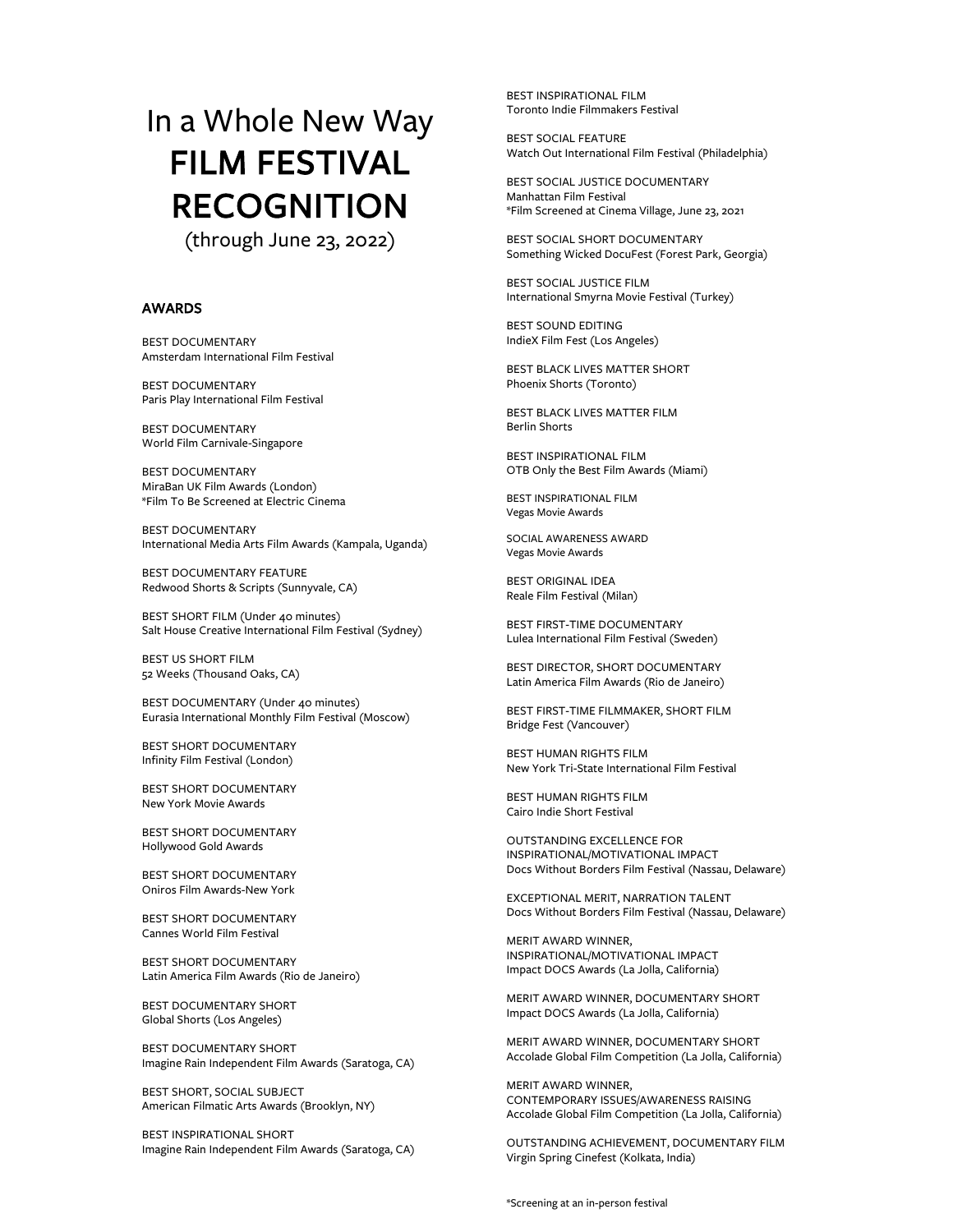#### **OTHER**

AWARD NOMINEE, SHORT FILM Refugees Welcome Film Fest (Berlin) \*Film To Be Screened at Babylon Theater

AWARD NOMINEE, SHORT DOCUMENTARY IndieX Film Fest (Los Angeles)

AWARD NOMINEE, FIRST-TIME DIRECTING-MALE IndieX Film Fest (Los Angeles)

AWARD NOMINEE, EDITING IndieX Film Fest (Los Angeles)

AWARD NOMINEE, SHORT DOCUMENTARY Barcelona International Film Festival

AWARD NOMINEE, DOCUMENTARY (SHORT) Bright Future Independent Film Festival—Gothenburg

AWARD NOMINEE, FIRST TIME FILMMAKER Lisbon CineFest

NOMINEE, DOCUMENTARY Brazil Independent Monthly Independent Film Festival (Rio de Janeiro)

FINALIST, DOCUMENTARY Venice Shorts (Los Angeles)

FINALIST, DOCUMENTARY European Cinematography Awards (Amsterdam)

FINALIST, DOCUMENTARY New York Cinematography Awards

FINALIST, DOCUMENTARY Tokyo International Monthly Film Festival

FINALIST, DOCUMENTARY SHORT Swedish International Film Festival (Stockholm)

FINALIST, DOCUMENTARY SHORT Paris International Short Festival

FINALIST, BEST US DOCUMENTARY SHORT Rocky Mountain International Film Festival (Silverthorne, CO)

FINALIST, DOCUMENTARY SHORT Mindfield Film Festival (Albuquerque)

FINALIST, HUMAN RIGHTS New Wave Short Film Festival (Munich)

FINALIST, SHORT DOCUMENTARY Roma Short Film Festival

FINALIST, DOCUMENTARY SHORT French Duck Film Festival (Paris)

FINALIST, US DOCUMENTARY SHORT Mile High International Film Festival (Denver)

FINALIST, HUMAN RIGHTS Niagara Falls International Short Festival (US)

FINALIST, DOCUMENTARY SHORT Dubai Independent Film Festival

FINALIST, DOCUMENTARY SHORT Philadelphia World Film Festival

FINALIST, GOLDEN DOCUMENTARY SHORT Golden Short Film Festival (Rome)

SEMI-FINALIST, SHORT DOCUMENTARY Rome Independent Prisma Awards

SEMI-FINALIST, FIRST-TIME FILMMAKER (SHORT) Hong Kong Indie Film Festival

SEMI-FINALIST, SHORT FILMS—DOCUMENTARY International Moving Film Festival (Khouzestan, Iran)

SEMI-FINALIST, SOCIAL JUSTICE Vienna Indie Short Film Festival

SEMI-FINALIST, SOCIAL JUSTICE Calgary Independent Film Festival

SEMI-FINALIST, HUMAN RIGHTS SHORT Vancouver Independent Film Festival

SEMI-FINALIST, DOCUMENTARY SHORT Stockholm Short Festival

SEMI-FINALIST, DOCUMENTARY SHORT Hollywood International Golden Age Festival (New York)

SEMI-FINALIST, US DOCUMENTARY SHORT Austin International Art Festival

SEMI-FINALIST, US DOCUMENTARY SHORT Florida Shorts

SEMI-FINALIST, INSPIRATIONAL FILM Washington Film Awards

SEMI-FINALIST, SOCIAL JUSTICE FILM Dallas Movie Awards Festival

SEMI-FINALIST, SHORT DOCUMENTARY Dumbo Film Festival (Brooklyn, NY)

SEMI-FINALIST, SHORT FILM ON DIVERSITY International Cosmopolitan Film Festival of Tokyo

SEMI-FINALIST, HUMAN RIGHTS Dublin World Film Festival (Ontario)

SEMI-FINALIST, DOCUMENTARY SHORT Atlanta Movie Awards

SEMI-FINALIST, DOCUMENTARY EDITING, ARCHIVAL USAGE & ASSEMBLY Lonely Wolf International Film Festival (London)

QUARTER-FINALIST, DOCUMENTARY SHORT Rio de Janerio World Film Festival

HONORABLE MENTION, SHORT DOCUMENTARY Florence Film Awards

HONORABLE MENTION, FEATURE-LENGTH DOCUMENTARY Gold Star Movie Awards (Newark)

\*Screening at an in-person festival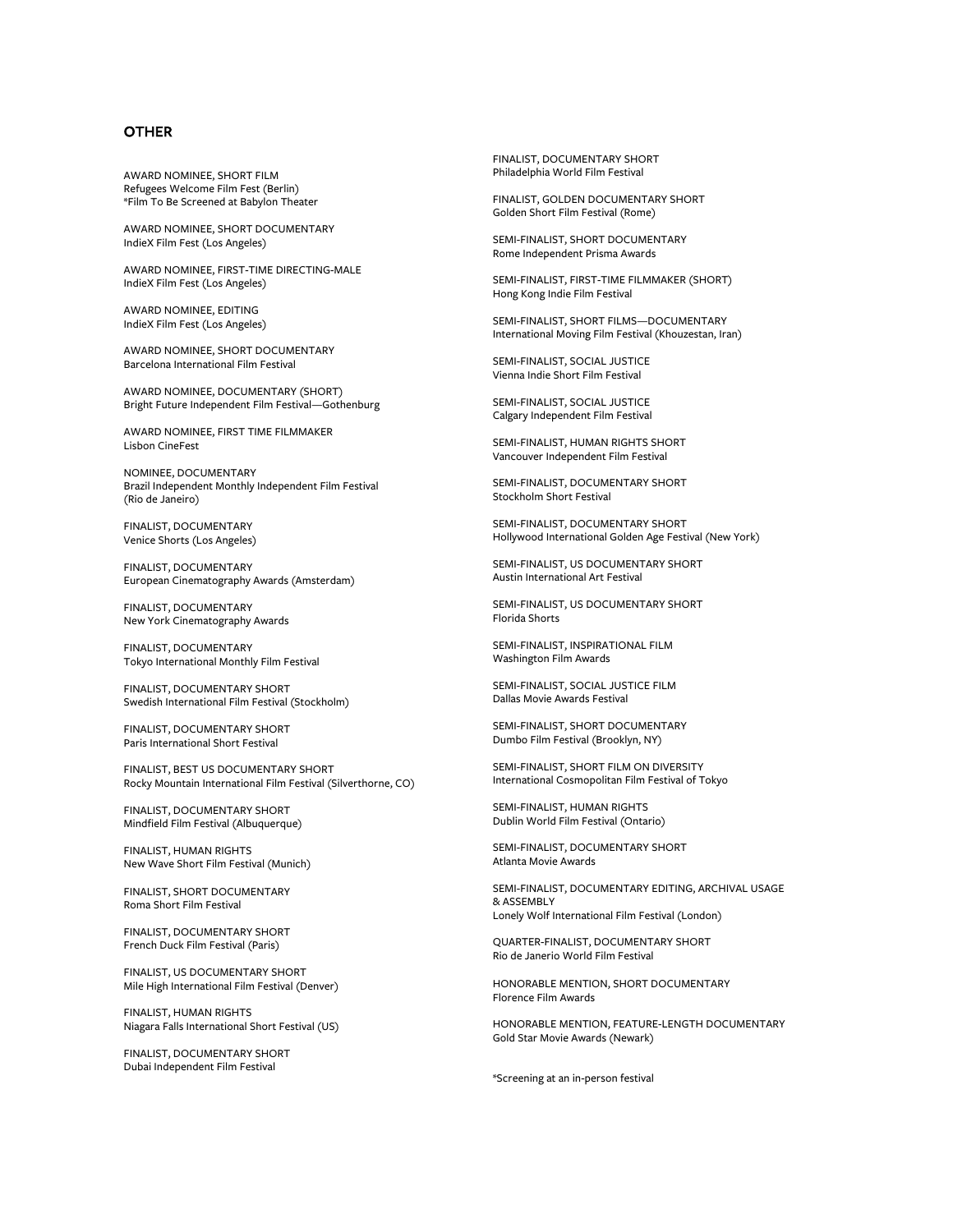## OTHER (Continued)

HONORABLE MENTION, DOCUMENTARY The Macoproject (New York City)

HONORABLE MENTION, DOCUMENTARY London International Monthly Film Festival

HONORABLE MENTION, MESSAGE OF HOPE Tokyo International Short Film Festival

HONORABLE MENTION, DOCUMENTARY SHORT Full Shot CineMag Fest (Online; no home location indicated)

HONORABLE MENTION, SHORT FILM Shockfest (New York)

HONORABLE MENTION, SHORT DOCUMENTARY Gralha International Monthly Film Awards (Curitiba, Brazil)

HONORABLE MENTION, 2021 HUMANITARIAN AWARD Accolade Global Film Competition

HONORABLE MENTION, SHORT DOCUMENTARY Japan International Film Festival

HONORABLE MENTION, SHORT DOCUMENTARY Paris Film Awards

OFFICIAL SELECTION, DOCUMENTARY United Nations Association Film Festival (Stanford, California) \*Film Screened at Mitchell Park Community Center October 25, 2021

OFFICIAL SELECTION, SHORT DOCUMENTARY Cannes Film Awards

OFFICIAL SELECTION, DOCUMENTARY Mabig Film Festival (Augsburg, Germany)

OFFICIAL SELECTION, SHORT DOCUMENTARY Montreal Independent Film Festival

OFFICIAL SELECTION, DOCUMENTARY SHORT IndieEye Film Awards (New York City)

OFFICIAL SELECTION, DOCUMENTARY SHORT Amsterdam Short Film Festival

OFFICIAL SELECTION DOCUMENTARY SHORT OTB Only the Best Film Awards (Miami)

OFFICIAL SELECTION, DOCUMENTARY SHORT New York City IO Film Festival

OFFICIAL SELECTION, US DOCUMENTARY California Indies (Los Angeles)

OFFICIAL SELECTION, US DOCUMENTARY SHORT New York Independent Cinema Awards

OFFICIAL SELECTION, SHORT FILMS & VIDEOS ZShorts International Film Festival (Santa Barbara)

OFFICIAL SELECTION, SHORT DOCUMENTARY Cult Movies International Film Festival (United Kingdom)

OFFICIAL SELECTION, DOCUMENTARY SHORT Chicago Indie Film Awards

OFFICIAL SELECTION, DOCUMENTARY SHORT Vegas Shorts

OFFICIAL SELECTION, DOCUMENTARY SHORT Loudoun Arts Film Festival (Leesburg, Virginia) \*Film Screened at 50 West Vineyards Drive-In, Middleburg, September 12, 2021

OFFICIAL SELECTION, DOCUMENTARY SHORT Prague International Indie Film Festival

OFFICIAL SELECTION, SHORT FILM 7th Logcinema Art Films (Los Angeles)

OFFICIAL SELECTION, DOCUMENTARY FEATURE Anatolia International Film Festival (Istanbul)

OFFICIAL SELECTION Silicon Beach Film Festival (Los Angeles) \*Film Screened at Grauman's Chinese Theater, October 6, 2021

OFFICIAL SELECTION, DOCUMENTARY SHORT Utopia Film Festival (Greenbelt, Maryland) \*Film Screened at The New Deal Cafe November 21, 2021

OFFICIAL SELECTION, DOCUMENTARY Euro Film Festival Geneva

OFFICIAL SELECTION, SHORT DOCUMENTARY YoFiFest (Yonkers, NY)

OFFICIAL SELECTION, DOCUMENTARY SHORT Golden Bridge Istanbul

OFFICIAL SELECTION, DOCUMENTARY SHORT CARE Awards (Parkersburg, West Virginia)

OFFICIAL SELECTION, SECULAR FILM Green Mountain Christian Film Festival (Randolph, Vermont)

OFFICIAL SELECTION, DOCUMENTARY SHORT FILM North Dakota Human Rights Film Festival (Fargo) \*Film Screened at Fargo Theater, November 4, 2021

OFFICIAL SELECTION, SHORT FILM International Sound & Film Music Festival (Zagreb)

OFFICIAL SELECTION, FIRST TIME FILMMAKER Miami Indie Film Awards

OFFICIAL SELECTION, DOCUMENTARY SHORT T.I.F.A.-Tiete International Film Awards (Sao Paulo)

OFFICIAL SELECTION, DOCUMENTARY RED Movie Awards (Rheims)

OFFICIAL SELECTION, DOCUMENTARY SHORT LA Independent Film Channel Festival

OFFICIAL SELECTION, FIRST-TIME FILMMAKER Boston Independent Film Awards

OFFICIAL SELECTION, DOCUMENTARY SHORT London New Wave Film Festival

OFFICIAL SELECTION, HALF-LENGTH FILM Madrid Film Awards

OFFICIAL SELECTION, DIRECTOR SHORT Madrid Film Awards

OFFICIAL SELECTION, SOUNDTRACK, SHORT Madrid Film Awards

\*Screening at an in-person festival